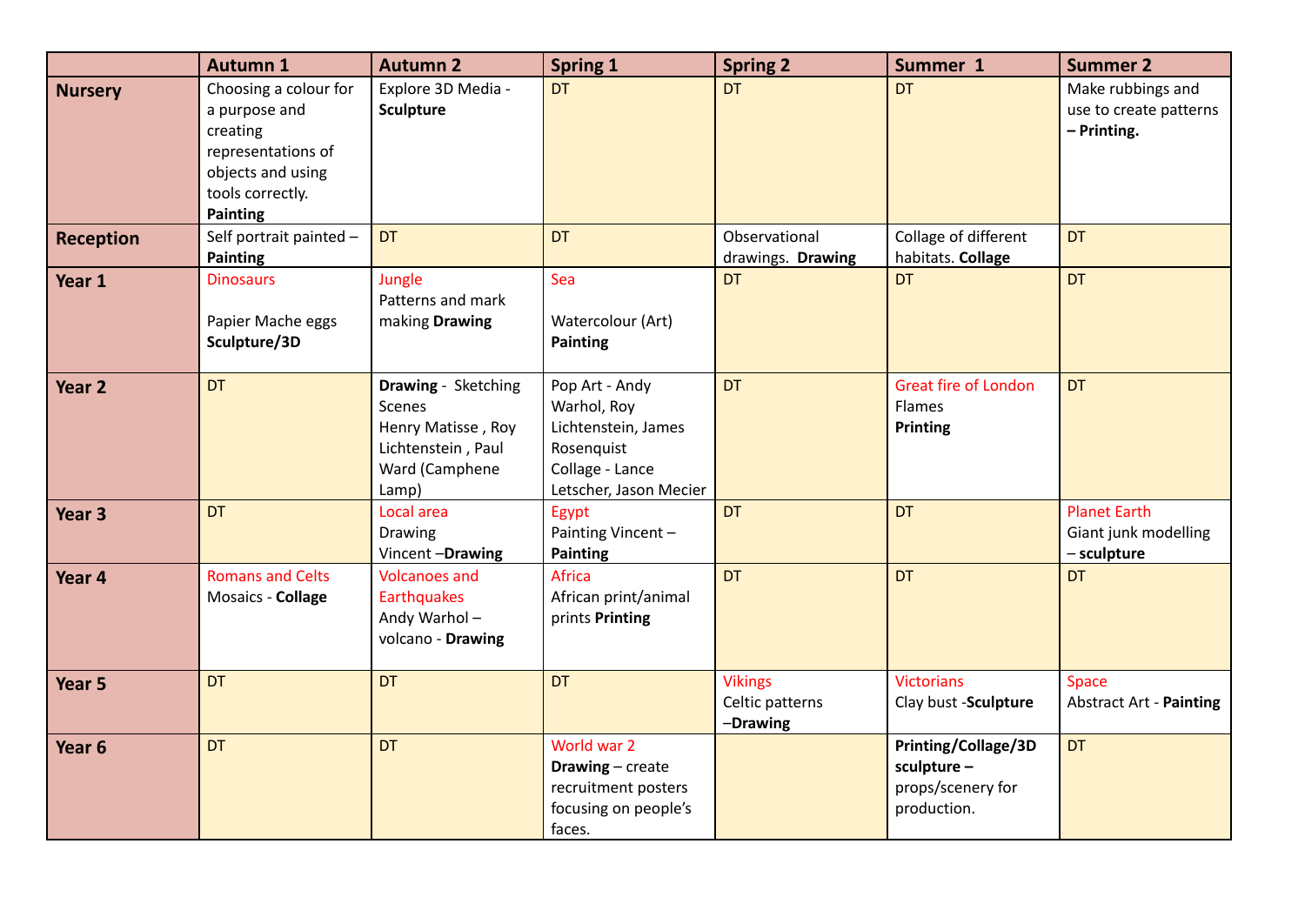## **Nursery**

| <b>Term</b>           | <b>Autumn 1</b>                                                                                                                                                                                                                                                                                                                                                                                                                                                                                                                                            | <b>Autumn 2</b>                                                                                                                                                                                                                                                                                                                                                                                                                                                                                                                                                                                                                                                   | <b>Summer 2</b>                                                                                                                                             |                                                                                                                                                                              |
|-----------------------|------------------------------------------------------------------------------------------------------------------------------------------------------------------------------------------------------------------------------------------------------------------------------------------------------------------------------------------------------------------------------------------------------------------------------------------------------------------------------------------------------------------------------------------------------------|-------------------------------------------------------------------------------------------------------------------------------------------------------------------------------------------------------------------------------------------------------------------------------------------------------------------------------------------------------------------------------------------------------------------------------------------------------------------------------------------------------------------------------------------------------------------------------------------------------------------------------------------------------------------|-------------------------------------------------------------------------------------------------------------------------------------------------------------|------------------------------------------------------------------------------------------------------------------------------------------------------------------------------|
| <b>Skill</b>          | <b>Painting</b>                                                                                                                                                                                                                                                                                                                                                                                                                                                                                                                                            | Sculpture/3D                                                                                                                                                                                                                                                                                                                                                                                                                                                                                                                                                                                                                                                      | <b>Printing</b>                                                                                                                                             | <b>Evaluation</b>                                                                                                                                                            |
| <b>Artist</b>         |                                                                                                                                                                                                                                                                                                                                                                                                                                                                                                                                                            |                                                                                                                                                                                                                                                                                                                                                                                                                                                                                                                                                                                                                                                                   |                                                                                                                                                             |                                                                                                                                                                              |
| <b>Knowl</b><br>edge  | To recognise and name different<br>$\bullet$<br>colours.<br>Understand that when colours are<br>$\bullet$<br>mixed, new colours are created.<br>To select and create different<br>colours.<br>Use a variety of tools to apply<br>paint, e.g. brushes of a different<br>size, sponges, fingers, objects.<br>Explore working with paint on<br>$\bullet$<br>different surfaces and in different<br>ways (e.g. different textured,<br>colour, sized and shaped paper.)<br>To work from direct observation<br>and imagination.<br>To talk about their own work. | Explore malleable media such as<br>$\bullet$<br>clay, papier mache, salt dough,<br>play dough and sand.<br>Impress and apply simple<br>$\bullet$<br>decoration.<br>Cut shapes using scissors and<br>$\bullet$<br>other modelling tools.<br>Use tools such as scissors, clay<br>$\bullet$<br>tools, split pins and shape cutters<br>competently and appropriately.<br>Build a construction/structure<br>$\bullet$<br>using a variety of objects from<br>observation or imagination, e.g.<br>recycled, natural and manmade<br>materials.<br>Consider their final outcome<br>before making.<br>Choose their own resources and<br>$\bullet$<br>talk about their work. | Take rubbings: leaf, brick, coin,<br>etc.<br>Create simple pictures by printing<br>$\bullet$<br>objects.<br>Develop simple patterns by<br>printing objects. | Recognise and describe key<br>features of their work and others'<br>work.<br>Look and talk about what they<br>have produced, describing simple<br>techniques and media used. |
| <b>Vocab</b><br>ulary | Colour<br>Mix<br>Tool<br>Surface<br>Texture<br>Observation<br>Imagination                                                                                                                                                                                                                                                                                                                                                                                                                                                                                  | Clay<br>$\bullet$<br>Impress<br>Decorate<br>Tool<br>Modelling<br>Recycled<br>Natural<br>Manmade<br>Structure<br>Resource                                                                                                                                                                                                                                                                                                                                                                                                                                                                                                                                          | Rubbing<br>Printing<br>Pattern                                                                                                                              | Feature<br>$\bullet$                                                                                                                                                         |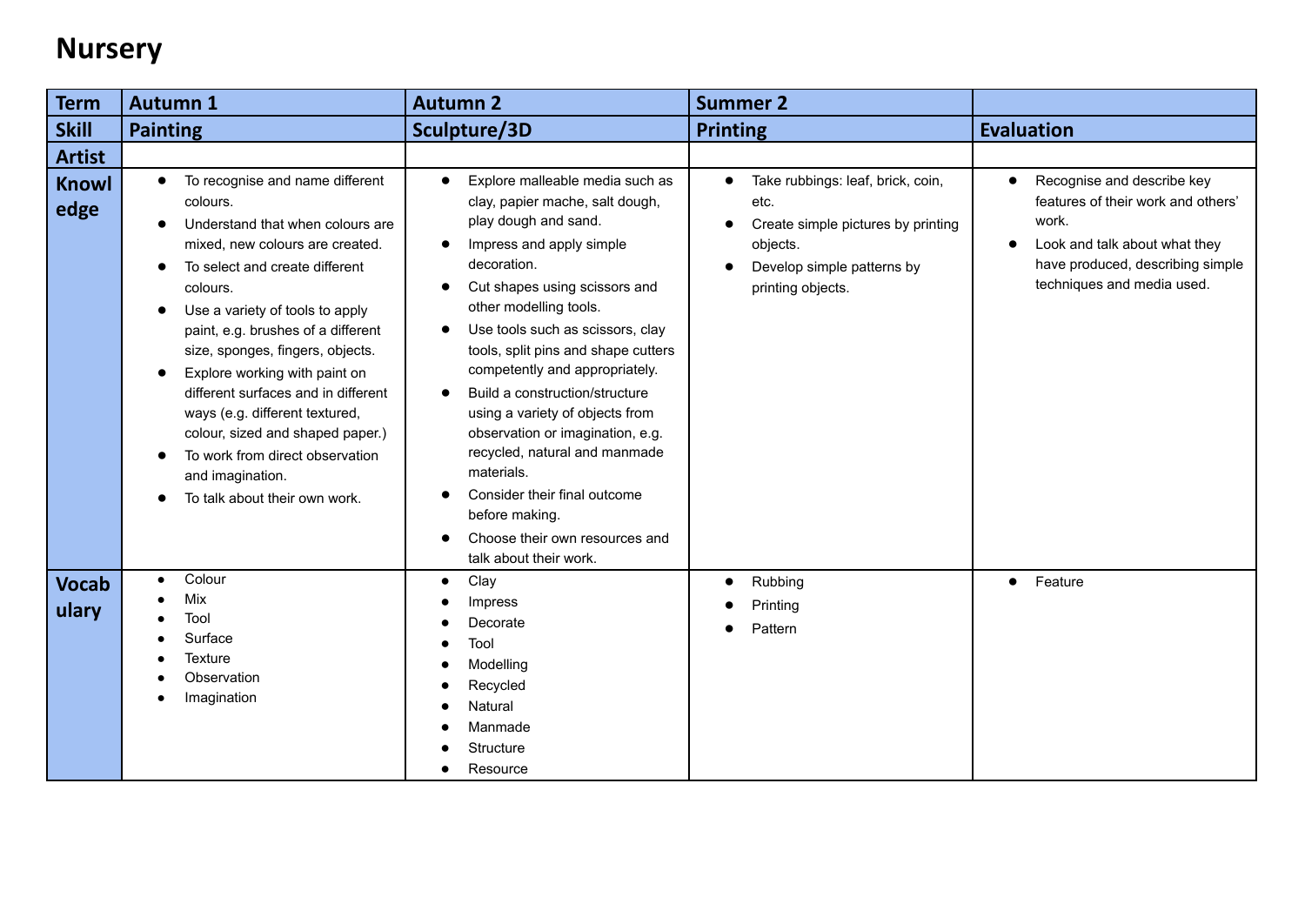### **Reception**

| <b>Term</b>           | <b>Autumn 1</b>                                                                                                                                                                                                                                                                                                                                                                                                                                                                                                                  | <b>Spring 2</b>                                                                                                                                                                                                                                                                                                                                                                                                  | <b>Summer 1</b>                                                                                                                                                                                                                                             |                                                                                                                                                                              |
|-----------------------|----------------------------------------------------------------------------------------------------------------------------------------------------------------------------------------------------------------------------------------------------------------------------------------------------------------------------------------------------------------------------------------------------------------------------------------------------------------------------------------------------------------------------------|------------------------------------------------------------------------------------------------------------------------------------------------------------------------------------------------------------------------------------------------------------------------------------------------------------------------------------------------------------------------------------------------------------------|-------------------------------------------------------------------------------------------------------------------------------------------------------------------------------------------------------------------------------------------------------------|------------------------------------------------------------------------------------------------------------------------------------------------------------------------------|
| <b>Skill</b>          | <b>Painting</b>                                                                                                                                                                                                                                                                                                                                                                                                                                                                                                                  | <b>Drawing</b>                                                                                                                                                                                                                                                                                                                                                                                                   | <b>Collage</b>                                                                                                                                                                                                                                              | <b>Evaluation</b>                                                                                                                                                            |
| <b>Artist</b>         |                                                                                                                                                                                                                                                                                                                                                                                                                                                                                                                                  |                                                                                                                                                                                                                                                                                                                                                                                                                  |                                                                                                                                                                                                                                                             |                                                                                                                                                                              |
| Knowl<br>edge         | To recognise and name different<br>$\bullet$<br>colours.<br>Understand that when colours are<br>mixed, new colours are created.<br>To select and create different<br>colours.<br>Use a variety of tools to apply<br>paint, e.g. brushes of a different<br>size, sponges, fingers, objects.<br>Explore working with paint on<br>different surfaces and in different<br>ways (e.g. different textured,<br>colour, sized and shaped paper.)<br>To work from direct observation<br>and imagination.<br>To talk about their own work. | Can hold and use drawing tools<br>$\bullet$<br>(pencil, rubbers, crayon, pastels,<br>chalk, pen, felt tip) with some<br>control to make marks (from<br>observation or imagination).<br>Select coloured drawing<br>implements for a purpose.<br>Use drawing tools to make marks,<br>lines and curves.<br>Draw accurate representations of<br>people and objects.<br>Talk about their own work and<br>0<br>others. | Enjoy playing with a variety of<br>textiles, fabric and textured<br>material.<br>Show experiments in fabric<br>collage: layering fabric.<br>Experiment with layering other<br>materials together to create a<br>piece of work, e.g. paper, card,<br>fabric. | Recognise and describe key<br>features of their work and others'<br>work.<br>Look and talk about what they<br>have produced, describing simple<br>techniques and media used. |
| <b>Vocab</b><br>ulary | Colour<br>$\bullet$<br>Mix<br>Tool<br>Surface<br>Texture<br>Observation<br>Imagination                                                                                                                                                                                                                                                                                                                                                                                                                                           | Drawing<br>Tool<br><b>Marks</b><br>Purpose<br>_ine<br>Curve                                                                                                                                                                                                                                                                                                                                                      | <b>Textile</b><br>Fabric<br><b>Texture</b><br>Experiment<br>Layering<br>Material                                                                                                                                                                            | Feature                                                                                                                                                                      |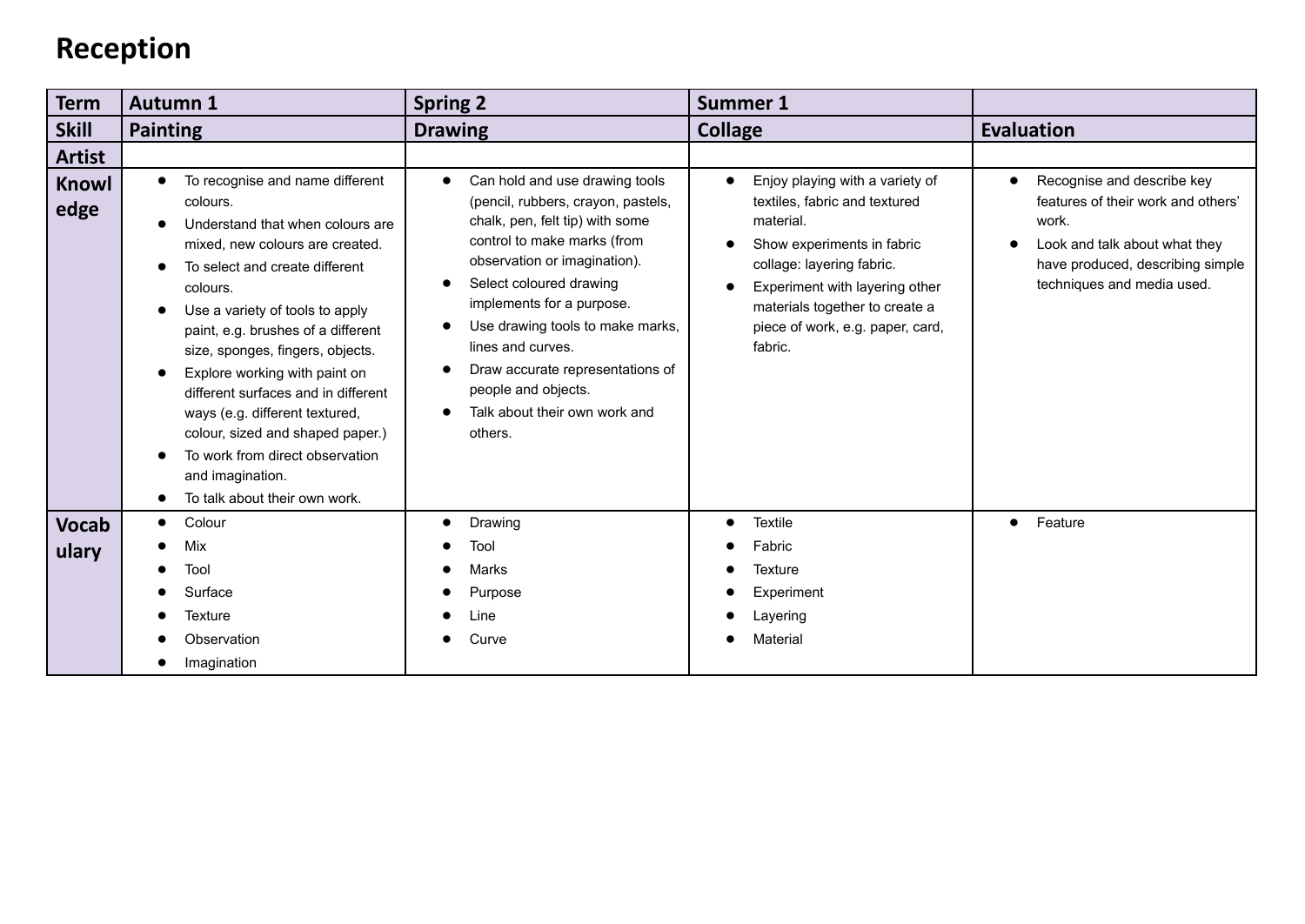| <b>Term</b>           | <b>Autumn 1 - Dinosaurs</b>                                                                                                                                                                                                                                                                                                                                                                                                                                                                                                                                                                                                | <b>Autumn 2 - Jungle</b>                                                                                                                                                                                                                                                                                                                                                                                                                                                                                                                                                                                                                                                                                        | <b>Spring 1 - Sea</b>                                                                                                                                                                                                                                                                                                                                                                                                                                                                                                                                                                                                                                                                                                                                                               |                                                                                                                                                                                                                                                                                                                                                                                                                                                                                                                     |
|-----------------------|----------------------------------------------------------------------------------------------------------------------------------------------------------------------------------------------------------------------------------------------------------------------------------------------------------------------------------------------------------------------------------------------------------------------------------------------------------------------------------------------------------------------------------------------------------------------------------------------------------------------------|-----------------------------------------------------------------------------------------------------------------------------------------------------------------------------------------------------------------------------------------------------------------------------------------------------------------------------------------------------------------------------------------------------------------------------------------------------------------------------------------------------------------------------------------------------------------------------------------------------------------------------------------------------------------------------------------------------------------|-------------------------------------------------------------------------------------------------------------------------------------------------------------------------------------------------------------------------------------------------------------------------------------------------------------------------------------------------------------------------------------------------------------------------------------------------------------------------------------------------------------------------------------------------------------------------------------------------------------------------------------------------------------------------------------------------------------------------------------------------------------------------------------|---------------------------------------------------------------------------------------------------------------------------------------------------------------------------------------------------------------------------------------------------------------------------------------------------------------------------------------------------------------------------------------------------------------------------------------------------------------------------------------------------------------------|
| <b>Skill</b>          | Sculpture/3D                                                                                                                                                                                                                                                                                                                                                                                                                                                                                                                                                                                                               | <b>Drawing</b>                                                                                                                                                                                                                                                                                                                                                                                                                                                                                                                                                                                                                                                                                                  | <b>Painting</b>                                                                                                                                                                                                                                                                                                                                                                                                                                                                                                                                                                                                                                                                                                                                                                     | <b>Evaluation</b>                                                                                                                                                                                                                                                                                                                                                                                                                                                                                                   |
| <b>Artist</b>         | Roberto Benavidez, Marie Talalaeff                                                                                                                                                                                                                                                                                                                                                                                                                                                                                                                                                                                         | Henri Rousseau, Lesly Pierre, Sandra<br>Francis (Jungle Fantasy), Kate Morgan                                                                                                                                                                                                                                                                                                                                                                                                                                                                                                                                                                                                                                   | Zaria Foreman, Hokusai, Monet, Julie<br>Shackson, Maggi Hambling                                                                                                                                                                                                                                                                                                                                                                                                                                                                                                                                                                                                                                                                                                                    |                                                                                                                                                                                                                                                                                                                                                                                                                                                                                                                     |
| <b>Knowl</b><br>edge  | Design and plan the final outcome<br>$\bullet$<br>of their piece before making.<br>Use equipment and media with<br>increased confidence.<br>Shape, form, join, construct and<br>model materials for a purpose,<br>e.g. pot/tile from observation or<br>imagination.<br>Manipulate malleable materials in<br>a variety of ways including rolling,<br>pinching and kneading.<br>Impress and apply simple<br>$\bullet$<br>decoration techniques:<br>impressed, painted, applied,<br>carved.<br>Select and use tools and<br>equipment safely and in the<br>correct way.<br>Use surface patterns/textures<br>where appropriate. | Experiments and investigates with a<br>$\bullet$<br>variety of drawing tools (pencil,<br>rubbers, crayon, pastel, chalk, pen,<br>felt tip.<br>Can draw carefully in line from<br>$\bullet$<br>observation, recording shapes and<br>positioning all marks/features with<br>some care.<br>Explore tone using different grades<br>$\bullet$<br>of pencil, pastel and chalk.<br>Observe and draw patterns.<br>$\bullet$<br>Use a variety of drawing techniques:<br>$\bullet$<br>hatching, scribbling, stippling and<br>blending<br>Encourage drawings of people to<br>$\bullet$<br>focus on more accurate<br>observations of faces and limbs,<br>etc.<br>To talk about their own work and<br>that of other artists. | To recognise and name primary and<br>$\bullet$<br>secondary colours.<br>Experiment with primary colours and<br>create the secondary colours,<br>gaining confidence in this. Begin to<br>be able to predict the resulting<br>colours.<br>Investigate mixing a wider variety of<br>colours to create different tones<br>(adding white and black) and share<br>their discoveries with others<br>.Experiment and begin to control a<br>variety of different brush sizes and<br>other painting tools such as sponge,<br>brushes and objects.<br>Paint onto a range of surfaces with a<br>range of tools.<br>Begin to control the types of marks<br>with a range of painting techniques,<br>e.g. layering, mixing media and<br>adding texture.<br>Record experiments and<br>explorations. | Show interest in and<br>$\bullet$<br>describe what they think<br>about the work of others.<br>Look at and talk about their<br>own work and that of other<br>artists, craft makers and<br>designers and the<br>techniques they have used.<br>Verbally reflect on the<br>success of their piece and<br>identify what went well and<br>what they could do better<br>next time.<br>Describe the differences and<br>similarities between different<br>disciplines and practices,<br>and make links to their own<br>work. |
| <b>Vocab</b><br>ulary | Design<br>$\bullet$<br>Plan<br>Equipment<br>Media<br>Shape<br>Form<br>Join<br>$\bullet$<br>Construct<br>Model<br>Observation<br>Imagination<br>Manipulate                                                                                                                                                                                                                                                                                                                                                                                                                                                                  | Experiment<br>Tools<br>Draw<br>Shapes<br>Position<br>Marks<br>Tone<br>Grade<br>Observe<br>Hatching<br>Scribbling<br>Stippling                                                                                                                                                                                                                                                                                                                                                                                                                                                                                                                                                                                   | Primary<br>$\bullet$<br>Secondary<br>Colour<br>Mix<br>Tones<br>loois<br>Surfaces<br>Marks<br>Layering<br>Texture                                                                                                                                                                                                                                                                                                                                                                                                                                                                                                                                                                                                                                                                    | Reflect<br>$\bullet$<br>Techniques                                                                                                                                                                                                                                                                                                                                                                                                                                                                                  |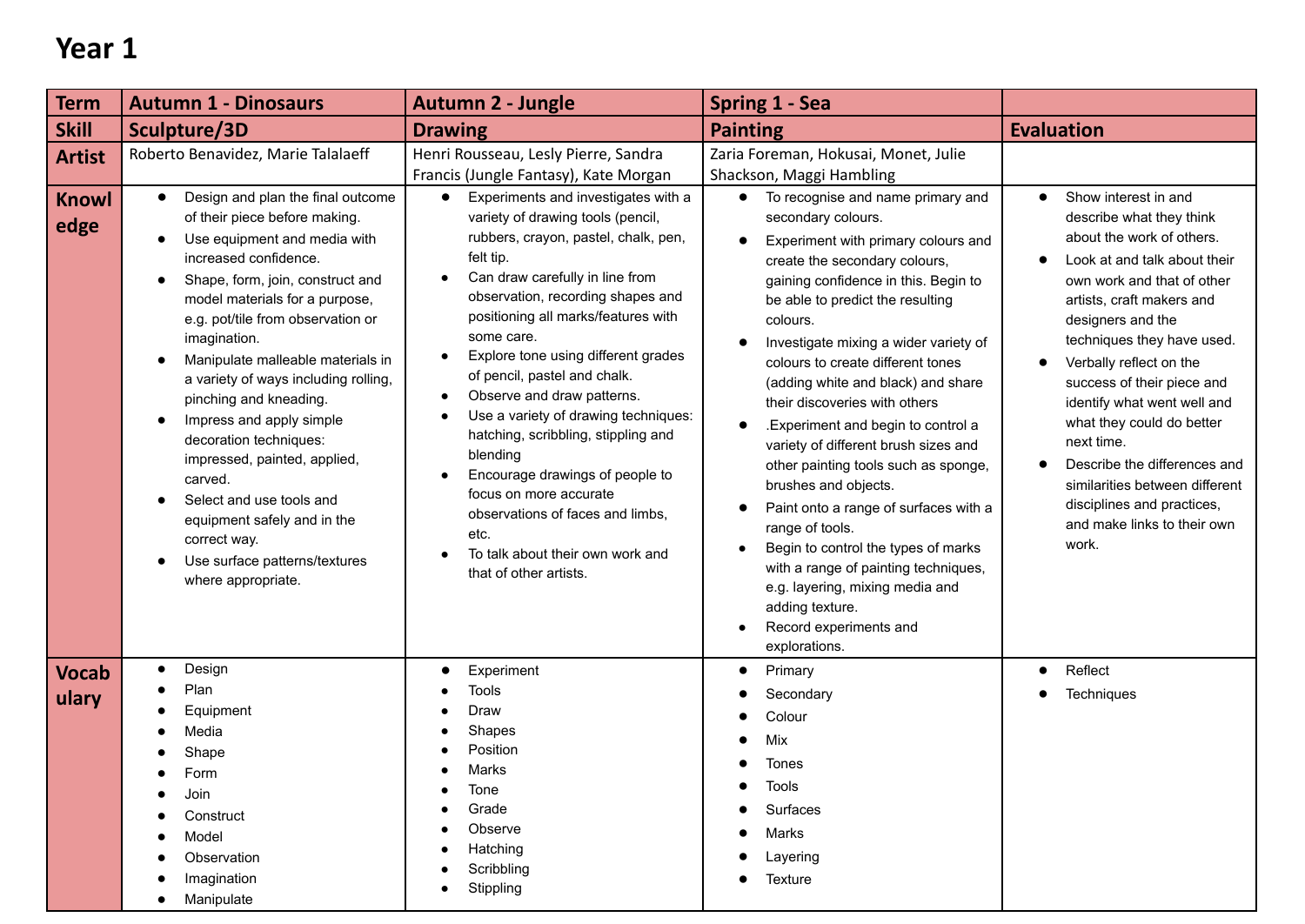| Rolling<br>$\bullet$         | Blending<br>$\bullet$ |  |
|------------------------------|-----------------------|--|
| Pinching<br>$\bullet$        |                       |  |
| Impress<br>$\bullet$         |                       |  |
| Decorate<br>$\bullet$        |                       |  |
| Kneading<br>$\bullet$        |                       |  |
| Painted<br>$\bullet$         |                       |  |
| Applied<br>$\bullet$         |                       |  |
| Carved<br>$\bullet$          |                       |  |
| Tools<br>$\bullet$           |                       |  |
| Surface pattern<br>$\bullet$ |                       |  |
| Textures<br>$\bullet$        |                       |  |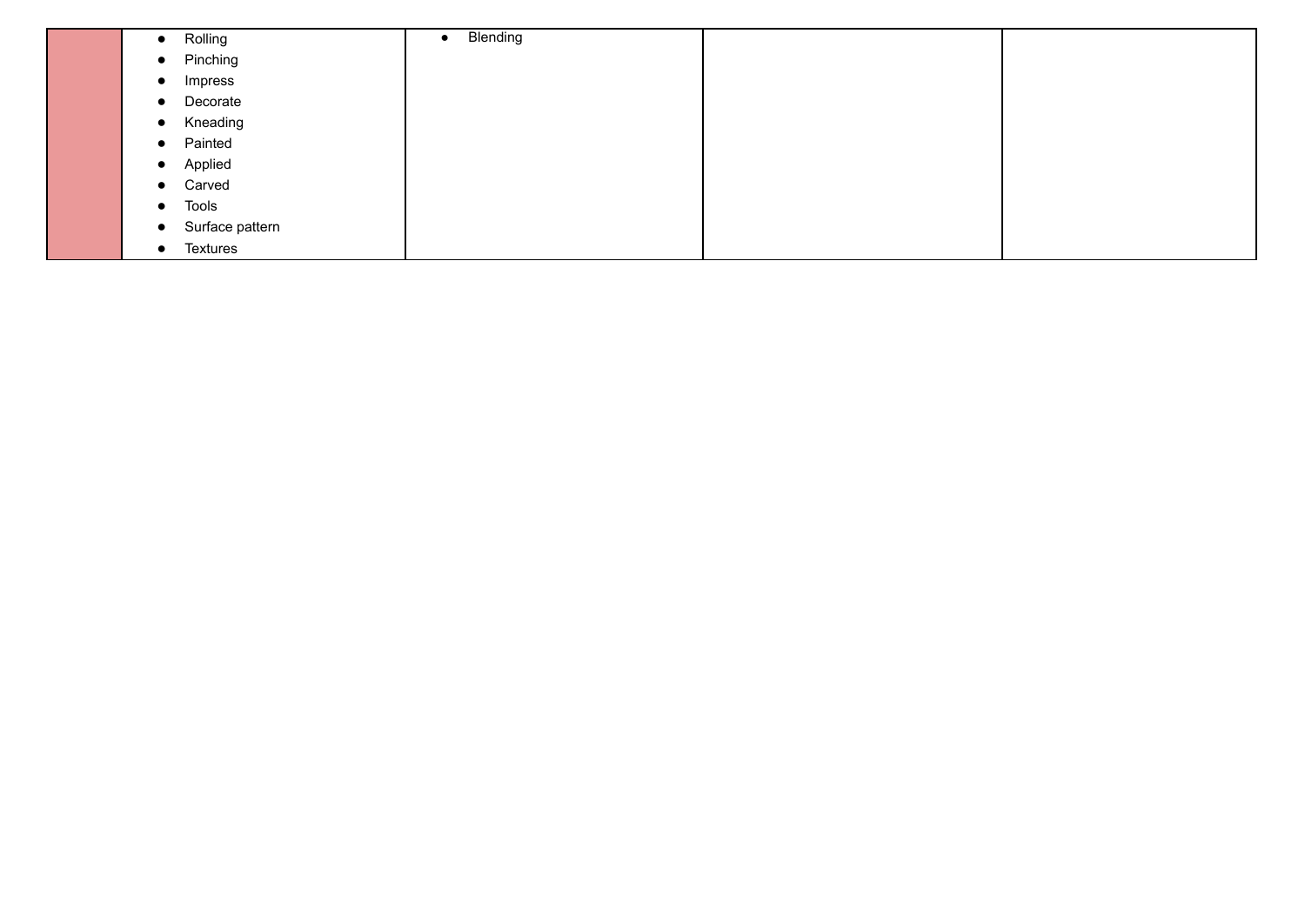| <b>Term</b>                           | <b>Autumn 2 - Explorers</b>                                                                                                                                                                                                                                                                                                                                                                                                               | Spring 1 - Magic                                                                                                                                                                                                                                                                     | Summer 1 - Great Fire of                                                                                                                                                                                                                                                           |                                                                                                                                                                                                                                                                                                                                                                                                        |
|---------------------------------------|-------------------------------------------------------------------------------------------------------------------------------------------------------------------------------------------------------------------------------------------------------------------------------------------------------------------------------------------------------------------------------------------------------------------------------------------|--------------------------------------------------------------------------------------------------------------------------------------------------------------------------------------------------------------------------------------------------------------------------------------|------------------------------------------------------------------------------------------------------------------------------------------------------------------------------------------------------------------------------------------------------------------------------------|--------------------------------------------------------------------------------------------------------------------------------------------------------------------------------------------------------------------------------------------------------------------------------------------------------------------------------------------------------------------------------------------------------|
|                                       |                                                                                                                                                                                                                                                                                                                                                                                                                                           |                                                                                                                                                                                                                                                                                      | <b>London</b>                                                                                                                                                                                                                                                                      |                                                                                                                                                                                                                                                                                                                                                                                                        |
| <b>Skill</b>                          | <b>Drawing</b>                                                                                                                                                                                                                                                                                                                                                                                                                            | <b>Collage</b>                                                                                                                                                                                                                                                                       | <b>Printing</b>                                                                                                                                                                                                                                                                    | <b>Evaluation</b>                                                                                                                                                                                                                                                                                                                                                                                      |
| <b>Artist</b><br><b>Knowl</b><br>edge | Henry Matisse (Being careful of<br>searches of this), Roy Lichtenstein<br>(specifically objects), Paul Ward<br>(Camphene Lamp)<br>Exercise control over the materials<br>$\bullet$<br>they use (pencil, rubbers, crayon,<br>pastels, chalk, charcoal, pen, felt                                                                                                                                                                           | Pop Art: Andy Warhol. Roy<br>Lichtenstein, James Rosenquist<br>Collage: Lance Letscher, Jason Mecier<br>Research different<br>$\bullet$<br>pictures/artists that have used<br>collage.                                                                                               | https://kinderart.com/art-lessons/printm<br>aking/monoprinting-three-ways/ -<br>Method 3<br>Explore printing simple pictures with<br>a range of hard and soft materials<br>e.g. cork, pen lid, cotton reels,                                                                       | When looking at creative<br>$\bullet$<br>work, express clear<br>preferences and give                                                                                                                                                                                                                                                                                                                   |
|                                       | tip).<br>Use line and tone to represent<br>$\bullet$<br>objects seen, remembered or<br>imagined.<br>Experiment with drawing<br>techniques (hatching, stippling,<br>blending, shading, erasing) and<br>make sensible choices about what<br>to do next.<br>Encourage drawings of people to<br>$\bullet$<br>focus on more accurate<br>observations of faces and limbs.<br>etc.<br>To talk about their own work and<br>that of other artists. | Experiment with different<br>materials to decide which one<br>will be the most appropriate.<br>Design and plan a piece of<br>collage inspired by an artist (but<br>not directly copied).<br>Use appropriate vocabulary to<br>describe the colours, media,<br>equipment and textures. | sponge.<br>Make simple prints e.g.<br>mono-printing.<br>Use equipment and media correctly<br>and be able to produce a clean<br>printed image.<br>Explore printing in relief e.g. with<br>$\bullet$<br>string and card.<br>Experiment with overprinting and<br>$\bullet$<br>colour. | reasons for these (e.g. I like<br>that because)<br>Identify changes they might<br>make or how their work<br>could be developed further.<br>Reflect on the success of<br>their piece and identify what<br>went well and what they<br>could do better next time.<br>Describe the differences and<br>similarities between different<br>disciplines and practices,<br>and make links to their own<br>work. |
| <b>Vocab</b><br>ulary                 | Control<br>$\bullet$<br><b>Tools</b><br>Line<br>Tone                                                                                                                                                                                                                                                                                                                                                                                      | Research<br>$\bullet$<br>Experiment<br>Design<br>Plan                                                                                                                                                                                                                                | Printing<br><b>Materials</b><br>Hard<br>Soft                                                                                                                                                                                                                                       | Preference<br>$\bullet$<br>Develop<br>Reflect<br>Link                                                                                                                                                                                                                                                                                                                                                  |
|                                       | <b>Techniques</b><br>Hatching<br>Stippling<br><b>Blending</b><br>Shading                                                                                                                                                                                                                                                                                                                                                                  | Colour<br>Media<br><b>Tools</b><br><b>Texture</b>                                                                                                                                                                                                                                    | Mono-printing<br>Equipment<br>Relief<br>Overprinting<br>Colour                                                                                                                                                                                                                     |                                                                                                                                                                                                                                                                                                                                                                                                        |
|                                       | Erasing<br>Observation                                                                                                                                                                                                                                                                                                                                                                                                                    |                                                                                                                                                                                                                                                                                      |                                                                                                                                                                                                                                                                                    |                                                                                                                                                                                                                                                                                                                                                                                                        |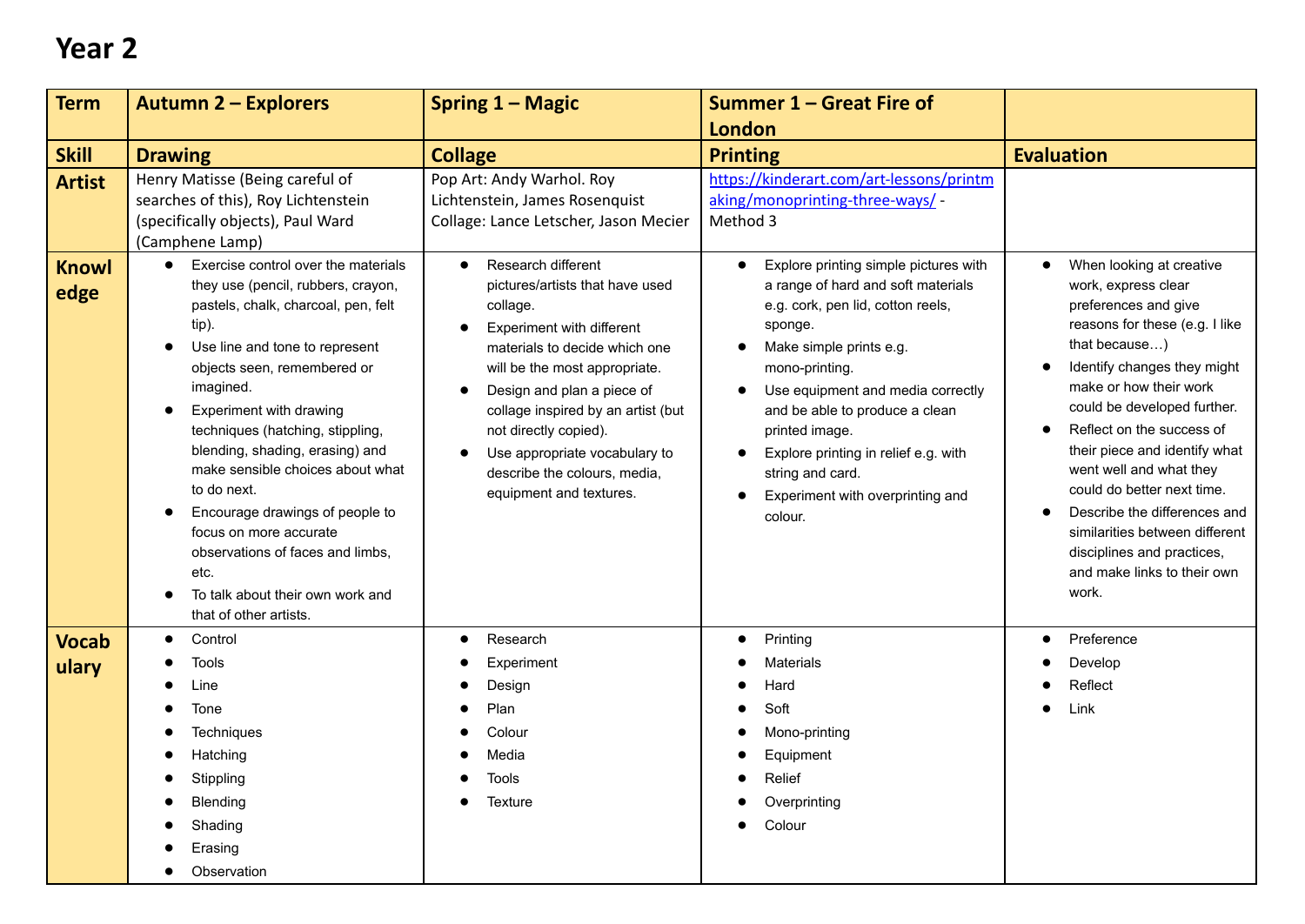| <b>Term</b>                           | Autumn 2 - Local Area                                                                                                                                                                                                                                                                                                                                                                                                                                                                                                                                                                                                                    | <b>Spring1-Egypt</b>                                                                                                                                                                                                                                                                                                                                                                                                                                                                                                                                                                                                                                                 | <b>Summer 2 - Planet Earth</b>                                                                                                                                                                                                                                                                                                                          |                                                                                                                                                                                                                                                                                                                   |
|---------------------------------------|------------------------------------------------------------------------------------------------------------------------------------------------------------------------------------------------------------------------------------------------------------------------------------------------------------------------------------------------------------------------------------------------------------------------------------------------------------------------------------------------------------------------------------------------------------------------------------------------------------------------------------------|----------------------------------------------------------------------------------------------------------------------------------------------------------------------------------------------------------------------------------------------------------------------------------------------------------------------------------------------------------------------------------------------------------------------------------------------------------------------------------------------------------------------------------------------------------------------------------------------------------------------------------------------------------------------|---------------------------------------------------------------------------------------------------------------------------------------------------------------------------------------------------------------------------------------------------------------------------------------------------------------------------------------------------------|-------------------------------------------------------------------------------------------------------------------------------------------------------------------------------------------------------------------------------------------------------------------------------------------------------------------|
| <b>Skill</b>                          | <b>Drawing</b>                                                                                                                                                                                                                                                                                                                                                                                                                                                                                                                                                                                                                           | <b>Painting</b>                                                                                                                                                                                                                                                                                                                                                                                                                                                                                                                                                                                                                                                      | Sculpture/3D                                                                                                                                                                                                                                                                                                                                            | <b>Evaluation</b>                                                                                                                                                                                                                                                                                                 |
| <b>Artist</b><br><b>Knowl</b><br>edge | Vincent Van Gogh<br>Experiment with the potential of<br>$\bullet$<br>various pencil grades and select<br>particular techniques for a given<br>process.<br>Can use and manipulate a range of<br>$\bullet$<br>drawing tools<br>.Uses line, tone, pattern, colour,<br>$\bullet$<br>texture, shape and mark with care to<br>represent things seen, remembered<br>or imagined.<br>Explores shading, using different<br>$\bullet$                                                                                                                                                                                                              | Vincent Van Gogh<br>Experiment with monochromatic<br>$\bullet$<br>paint scales using the terms tint<br>(adding white), shade (adding black)<br>and tone (adding black and white).<br>Mix paint with an understanding of<br>$\bullet$<br>primary, secondary and<br>monochromatic colours. Select and<br>use these colours appropriately.<br>Begin to explore complimentary<br>colours.<br>Use a brush with control to produce                                                                                                                                                                                                                                         | Michelle Reader, Aurora Robson, Susy<br>Oliveira<br>Use equipment and media with<br>$\bullet$<br>confidence, safely and in an<br>organised way.<br>Learn to secure work to continue at<br>a later date.<br>Plan, collect and develop ideas.<br>Construct a simple base for<br>extending and modelling other<br>shapes.<br>Join two parts of a sculpture | Take the time to reflect<br>$\bullet$<br>upon what they like and<br>dislike about their work<br>and suggest how they<br>could improve it.<br>Discuss their own and<br>$\bullet$<br>others' work, expressing<br>thoughts and feelings and<br>using knowledge and<br>understanding of great<br>artists, architects, |
|                                       | media to achieve a range of light and<br>dark tones.<br>Experiment with different drawing<br>$\bullet$<br>techniques (hatching,<br>cross-hatching, stippling, blending,<br>shading, erasing) and make sensible<br>choices about what to do next.<br>Develop drawing faces with<br>increased accuracy.<br>Can create line drawings with care<br>and can begin to draw in scale<br>applying rules of simple perspective.<br>To talk about their own work and that<br>of other artists and share their<br>thoughts and feelings linked to their<br>art work.<br>Use digital resources to research<br>$\bullet$<br>ideas for their drawings. | marks appropriate to the work, e.g.<br>small brush for detail). Alternate<br>brush size depending on foreground<br>and background.<br>Demonstrate increasing control and<br>confidence in the type of marks<br>made and experiment with different<br>effects and textures, including<br>blocking in colour, washes and<br>thickening paint to create textual<br>effects. Think about which effects are<br>appropriate to the task.<br>Record experiments and<br>٠<br>explorations.<br>Use light and dark within painting<br>$\bullet$<br>and show an understanding of<br>complementary colours.<br>Produce work in the style of an artist<br>(not copying directly). | successfully<br>Demonstrate awareness in<br>environmental sculpture and found<br>object art. Use recycled, natural<br>and manmade materials to create<br>sculptures.<br>Use language appropriate to skill<br>and technique.<br>Adapt work as and when necessary<br>and explain why.                                                                     | designers in history and<br>the techniques they use.                                                                                                                                                                                                                                                              |
| <b>Vocab</b>                          | Grades<br>$\bullet$                                                                                                                                                                                                                                                                                                                                                                                                                                                                                                                                                                                                                      | Monochromatic<br>$\bullet$                                                                                                                                                                                                                                                                                                                                                                                                                                                                                                                                                                                                                                           | Equipment                                                                                                                                                                                                                                                                                                                                               | Reflect                                                                                                                                                                                                                                                                                                           |
| ulary                                 | Techniques                                                                                                                                                                                                                                                                                                                                                                                                                                                                                                                                                                                                                               | Scale                                                                                                                                                                                                                                                                                                                                                                                                                                                                                                                                                                                                                                                                | Media                                                                                                                                                                                                                                                                                                                                                   | <b>Express</b>                                                                                                                                                                                                                                                                                                    |
|                                       | <b>Tools</b><br>Line                                                                                                                                                                                                                                                                                                                                                                                                                                                                                                                                                                                                                     | Tint<br>Shade                                                                                                                                                                                                                                                                                                                                                                                                                                                                                                                                                                                                                                                        | Secure<br>Plan<br>$\bullet$                                                                                                                                                                                                                                                                                                                             | Technique                                                                                                                                                                                                                                                                                                         |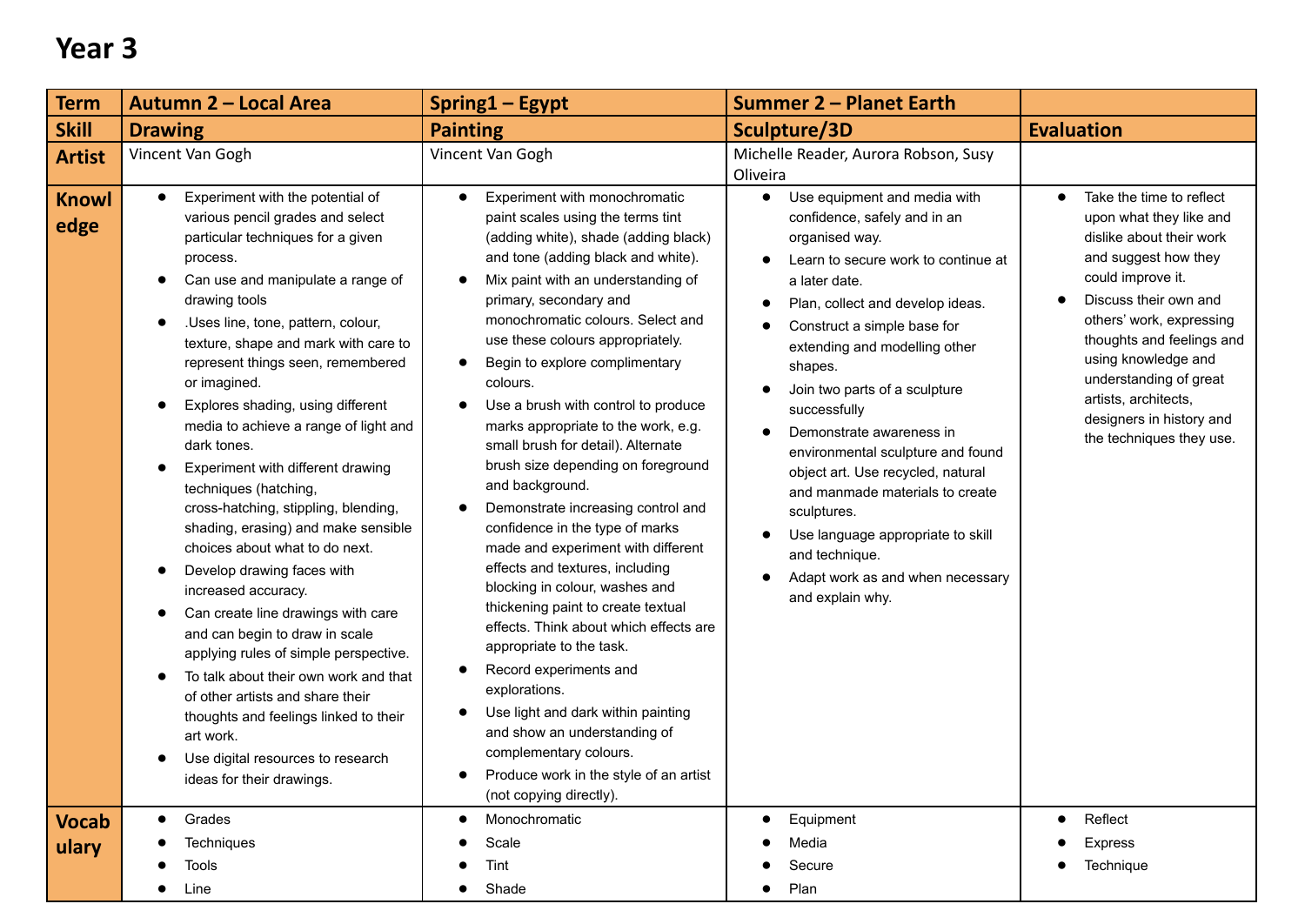| Tone<br>$\bullet$     | Tone<br>$\bullet$       | • Collect            |
|-----------------------|-------------------------|----------------------|
| Pattern               | Primary                 | Develop              |
| $\bullet$             | $\bullet$               | $\bullet$            |
| Colour                | Secondary               | Construct            |
| $\bullet$             | $\bullet$               | $\bullet$            |
| Texture               | Colour                  | Extending            |
| $\bullet$             | $\bullet$               | $\bullet$            |
| Shape                 | Complementary           | Modelling            |
| $\bullet$             | $\bullet$               | $\bullet$            |
| Mark                  | Control                 | Join                 |
| $\bullet$             | $\bullet$               | $\bullet$            |
| Shading               | Mark                    | Recycled             |
| $\bullet$             | $\bullet$               | $\bullet$            |
| Hatching              | Foreground              | Natural              |
| $\bullet$             | $\bullet$               | $\bullet$            |
| Cross-hatching        | Background<br>$\bullet$ | Manmade<br>$\bullet$ |
| Stippling             | Effects                 | Technique            |
| $\bullet$             | $\bullet$               | $\bullet$            |
| Blending              | Textures                | Adapt                |
| $\bullet$             | $\bullet$               | $\bullet$            |
| Shading<br>$\bullet$  | Thickening<br>$\bullet$ |                      |
| Erasing<br>$\bullet$  | Record<br>$\bullet$     |                      |
| Research<br>$\bullet$ |                         |                      |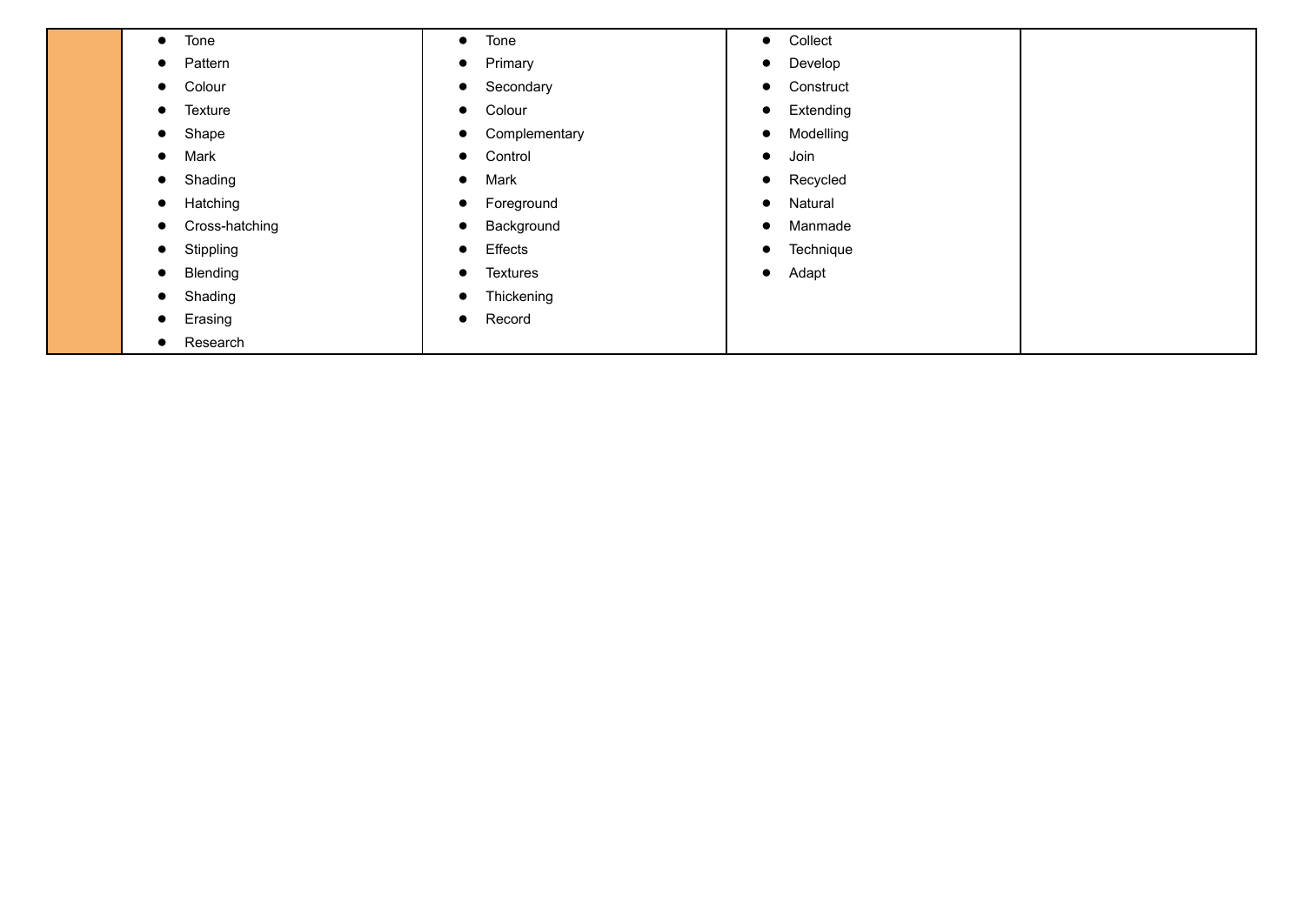| Term                                                      | Autumn 1 - Romans and                                                                                                                                                                                                                                                                                                                                                                                                                                                                                       | <b>Autumn 2 - Volcanoes and</b>                                                                                                                                                                                                                                                                                                                                                                                                                                                                                                                                                                                                                                                                                                                                                       | <b>Spring 1 - African Adventure</b>                                                                                                                                                                                                                                                                                                                                                                                                                                                                                                                                                                                                                                                                                                                                                                 |                                                                                                                                                                                                                                                                                                                                                                                                                                                                   |
|-----------------------------------------------------------|-------------------------------------------------------------------------------------------------------------------------------------------------------------------------------------------------------------------------------------------------------------------------------------------------------------------------------------------------------------------------------------------------------------------------------------------------------------------------------------------------------------|---------------------------------------------------------------------------------------------------------------------------------------------------------------------------------------------------------------------------------------------------------------------------------------------------------------------------------------------------------------------------------------------------------------------------------------------------------------------------------------------------------------------------------------------------------------------------------------------------------------------------------------------------------------------------------------------------------------------------------------------------------------------------------------|-----------------------------------------------------------------------------------------------------------------------------------------------------------------------------------------------------------------------------------------------------------------------------------------------------------------------------------------------------------------------------------------------------------------------------------------------------------------------------------------------------------------------------------------------------------------------------------------------------------------------------------------------------------------------------------------------------------------------------------------------------------------------------------------------------|-------------------------------------------------------------------------------------------------------------------------------------------------------------------------------------------------------------------------------------------------------------------------------------------------------------------------------------------------------------------------------------------------------------------------------------------------------------------|
|                                                           | <b>Celts</b>                                                                                                                                                                                                                                                                                                                                                                                                                                                                                                | earthquakes                                                                                                                                                                                                                                                                                                                                                                                                                                                                                                                                                                                                                                                                                                                                                                           |                                                                                                                                                                                                                                                                                                                                                                                                                                                                                                                                                                                                                                                                                                                                                                                                     |                                                                                                                                                                                                                                                                                                                                                                                                                                                                   |
|                                                           | <b>Collage</b>                                                                                                                                                                                                                                                                                                                                                                                                                                                                                              | <b>Drawing</b>                                                                                                                                                                                                                                                                                                                                                                                                                                                                                                                                                                                                                                                                                                                                                                        | <b>Printing</b>                                                                                                                                                                                                                                                                                                                                                                                                                                                                                                                                                                                                                                                                                                                                                                                     | <b>Evaluation</b>                                                                                                                                                                                                                                                                                                                                                                                                                                                 |
| <b>Skill</b><br><b>Artis</b><br>∣t<br>Kno<br>wled<br>  ge | Various Roman Mosaic Designs<br>Collage: Lance Letscher, Jason<br>Mecier<br>Research different<br>$\bullet$<br>pictures/artists that have<br>used collage and explain<br>which you like and why.<br>Experiment with different<br>materials to decide which<br>one will be the most<br>appropriate.<br>Design and plan a piece of<br>collage inspired by an artist<br>(but not directly copied).<br>Use appropriate vocabulary<br>$\bullet$<br>to describe the colours,<br>media, equipment and<br>textures. | Andy Warhol<br>Apply the technical skills that they are<br>learning to improve the quality of work<br>(e.g. select appropriate grade of pencil<br>for a particular purpose and be aware of<br>how to use one pencil to create different<br>shades).<br>Will investigate and experiment with<br>formal elements (line, tone, shape,<br>texture, pattern, colour and form $-3D$ ) to<br>make drawings that convey meaning.<br>Develop different drawing techniques<br>(hatching, cross-hatching, stippling,<br>blending, shading, erasing) and make<br>sensible choices about what to do next.<br>Produce increasingly accurate drawings<br>of people.<br>Can make quick studies from observation<br>to record action or movement with some<br>fluency.<br>Observe and draw landscapes. | Relief Printing: Katsushika Hokusai,<br><b>Henry Matisse</b><br>African Artists: Edward Tingatinga,<br>Gakonga<br>Print simple pictures using different<br>$\bullet$<br>printing techniques.<br>Continue to explore both<br>mono-printing and relief printing.<br>Use a sketchbook to record media<br>explorations and experimentations<br>as well as try out ideas, plan<br>colours and collect source material<br>for future work.<br>Demonstrate experience of printing<br>using different colours.<br>Explore the work of a range of<br>artists, craft makers and designers,<br>describing the differences and<br>similarities between them and<br>making links to their own work.<br>Demonstrate experience in<br>combining prints taken from<br>different objects to produce an end<br>piece. | Regularly reflect upon their own<br>work and use comparisons with<br>the work of others (pupils and<br>artists) to identify how to<br>improve.<br>Discuss and review own and<br>others' work, expressing<br>thoughts and feelings and<br>identify modifications/ changes<br>and see how they can be<br>developed further.<br>Look at and reflect on the work<br>of great artists, craft makers,<br>architects and designers and the<br>techniques they have used. |
|                                                           |                                                                                                                                                                                                                                                                                                                                                                                                                                                                                                             | Develop use of scale, proportion and<br>perspective.<br>To talk about their own work and that of<br>other artists and share their thoughts and<br>feelings linked to their art work.<br>Use digital resources to research ideas<br>for their drawings.                                                                                                                                                                                                                                                                                                                                                                                                                                                                                                                                | Create repeating patterns.                                                                                                                                                                                                                                                                                                                                                                                                                                                                                                                                                                                                                                                                                                                                                                          |                                                                                                                                                                                                                                                                                                                                                                                                                                                                   |
| <b>Voca</b>                                               | Research<br>$\bullet$                                                                                                                                                                                                                                                                                                                                                                                                                                                                                       | Grade<br>$\bullet$                                                                                                                                                                                                                                                                                                                                                                                                                                                                                                                                                                                                                                                                                                                                                                    | Printing<br>$\bullet$                                                                                                                                                                                                                                                                                                                                                                                                                                                                                                                                                                                                                                                                                                                                                                               | Reflect                                                                                                                                                                                                                                                                                                                                                                                                                                                           |
| bular                                                     | Collage                                                                                                                                                                                                                                                                                                                                                                                                                                                                                                     | Purpose                                                                                                                                                                                                                                                                                                                                                                                                                                                                                                                                                                                                                                                                                                                                                                               | Monoprinting                                                                                                                                                                                                                                                                                                                                                                                                                                                                                                                                                                                                                                                                                                                                                                                        | Improve                                                                                                                                                                                                                                                                                                                                                                                                                                                           |
| y                                                         | Experiment                                                                                                                                                                                                                                                                                                                                                                                                                                                                                                  | Line                                                                                                                                                                                                                                                                                                                                                                                                                                                                                                                                                                                                                                                                                                                                                                                  | Relief                                                                                                                                                                                                                                                                                                                                                                                                                                                                                                                                                                                                                                                                                                                                                                                              | <b>Express</b>                                                                                                                                                                                                                                                                                                                                                                                                                                                    |
|                                                           | Design                                                                                                                                                                                                                                                                                                                                                                                                                                                                                                      | Tone<br>$\bullet$                                                                                                                                                                                                                                                                                                                                                                                                                                                                                                                                                                                                                                                                                                                                                                     | Experiment                                                                                                                                                                                                                                                                                                                                                                                                                                                                                                                                                                                                                                                                                                                                                                                          | Develop                                                                                                                                                                                                                                                                                                                                                                                                                                                           |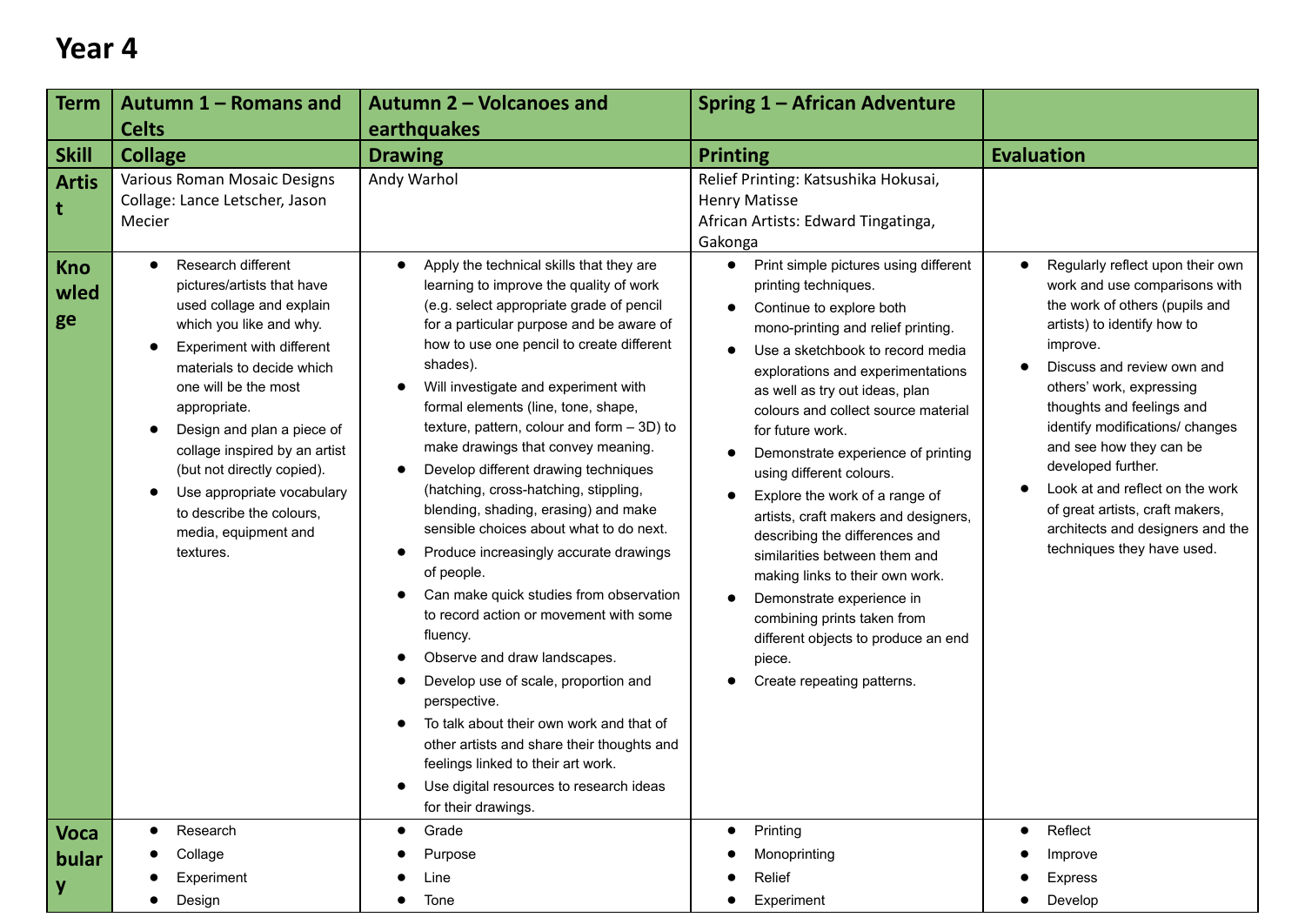| Plan<br>$\bullet$      | Shape<br>$\bullet$       | Colour<br>$\bullet$  | Techniques<br>$\bullet$ |
|------------------------|--------------------------|----------------------|-------------------------|
| Colour<br>$\bullet$    | Texture<br>$\bullet$     | Combine<br>$\bullet$ |                         |
| Media<br>$\bullet$     | Pattern<br>$\bullet$     | Repeat<br>$\bullet$  |                         |
| Equipment<br>$\bullet$ | Colour<br>$\bullet$      | Pattern<br>$\bullet$ |                         |
| Texture<br>$\bullet$   | Form<br>$\bullet$        |                      |                         |
|                        | 3D<br>$\bullet$          |                      |                         |
|                        | Observation<br>$\bullet$ |                      |                         |
|                        | Fluency<br>$\bullet$     |                      |                         |
|                        | Landscapes<br>$\bullet$  |                      |                         |
|                        | Scale<br>$\bullet$       |                      |                         |
|                        | Proportion<br>$\bullet$  |                      |                         |
|                        | Perspective<br>$\bullet$ |                      |                         |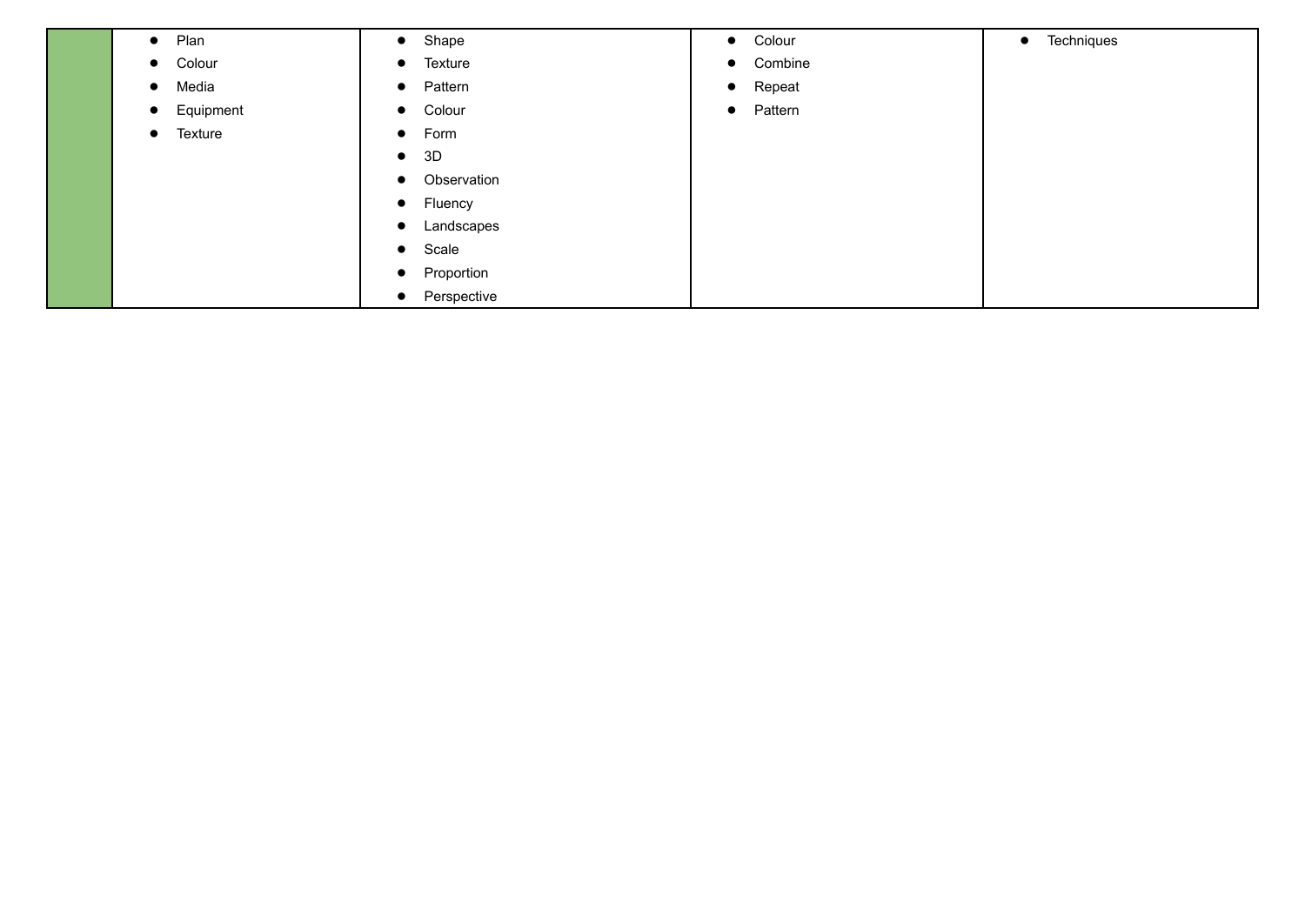| <b>Term</b>                   | <b>Spring 2 - Vikings</b>                                                                                                                                                                                                                                                                                                                                                                                                                                                                                                                                                                                                                                                                                                                                                                                                                                                                          | Summer 1 - Tudors                                                                                                                                                                                                                                                                                                                                                                                                                                                                                                                                                                                                                                                                                                                                                                                                                                                                                                                                                                                    | <b>Summer 2 – Victorians</b>                                                                                                                                                                                                                                                                                                                                                                                                                                                                                                                                                                                                                                                                                                                                                                                                           |                                                                                                                                                                                                                                                                                                                                                     |
|-------------------------------|----------------------------------------------------------------------------------------------------------------------------------------------------------------------------------------------------------------------------------------------------------------------------------------------------------------------------------------------------------------------------------------------------------------------------------------------------------------------------------------------------------------------------------------------------------------------------------------------------------------------------------------------------------------------------------------------------------------------------------------------------------------------------------------------------------------------------------------------------------------------------------------------------|------------------------------------------------------------------------------------------------------------------------------------------------------------------------------------------------------------------------------------------------------------------------------------------------------------------------------------------------------------------------------------------------------------------------------------------------------------------------------------------------------------------------------------------------------------------------------------------------------------------------------------------------------------------------------------------------------------------------------------------------------------------------------------------------------------------------------------------------------------------------------------------------------------------------------------------------------------------------------------------------------|----------------------------------------------------------------------------------------------------------------------------------------------------------------------------------------------------------------------------------------------------------------------------------------------------------------------------------------------------------------------------------------------------------------------------------------------------------------------------------------------------------------------------------------------------------------------------------------------------------------------------------------------------------------------------------------------------------------------------------------------------------------------------------------------------------------------------------------|-----------------------------------------------------------------------------------------------------------------------------------------------------------------------------------------------------------------------------------------------------------------------------------------------------------------------------------------------------|
| <b>Skill</b>                  | <b>Drawing</b>                                                                                                                                                                                                                                                                                                                                                                                                                                                                                                                                                                                                                                                                                                                                                                                                                                                                                     | <b>Painting</b>                                                                                                                                                                                                                                                                                                                                                                                                                                                                                                                                                                                                                                                                                                                                                                                                                                                                                                                                                                                      | Sculpture/3D                                                                                                                                                                                                                                                                                                                                                                                                                                                                                                                                                                                                                                                                                                                                                                                                                           | <b>Evaluation</b>                                                                                                                                                                                                                                                                                                                                   |
| <b>Artist</b><br><b>Knowl</b> | Various Viking designs<br>(I've included some slides about it in<br>the resources folder).<br>Experiment with different ways of<br>$\bullet$<br>using a tool/material that is new to                                                                                                                                                                                                                                                                                                                                                                                                                                                                                                                                                                                                                                                                                                               | Hans Holbein the Younger, Levina<br>Teerline, Nicholas Hilliard<br>Complimentary colour artists: Wassily<br>Kandisky (Improvisation 31), Picasso<br>(woman in striped chair), Rufino<br>Tamayo (Women of Tehuantepec)<br>Look at the work of artists that<br>$\bullet$<br>use complimentary colours.                                                                                                                                                                                                                                                                                                                                                                                                                                                                                                                                                                                                                                                                                                 | George Frampton, Jean-Antoine<br>Houdon<br>Work in a safe and organised<br>$\bullet$<br>way, caring for equipment.                                                                                                                                                                                                                                                                                                                                                                                                                                                                                                                                                                                                                                                                                                                     | Regularly analyse and reflect on<br>their progress taking into account                                                                                                                                                                                                                                                                              |
| edge                          | them.<br>Continue to use the correct<br>vocabulary for the key elements<br>(line, tone, shape, texture,<br>pattern, colour, form).<br>Develop different drawing<br>techniques (hatching,<br>cross-hatching, stippling,<br>blending, shading, erasing,<br>circulism, side strokes) and make<br>sensible choices about what to do<br>next.<br>Produce increasingly accurate<br>drawings of people.<br>Drawings show an understanding<br>of the effect of light on people and<br>objects.<br>Use of scale, proportion and<br>perspective is more accurate.<br>To talk about their own work and<br>that of other artists, discuss the<br>techniques they have used and<br>share their thoughts and feelings<br>linked to their art work.<br>Can express their ideas and<br>$\bullet$<br>observations responding to<br>advice from others (pupils and<br>adults) to rework and improve<br>design ideas. | Introduce the idea of tertiary<br>٠<br>colours (primary and secondary)<br>and harmonious colours.<br>Look at different tints and shades<br>$\bullet$<br>of a pure hue (colour).<br>Mix colours, shades and tones<br>$\bullet$<br>with confidence building on<br>previous knowledge,<br>understanding which works well in<br>their work and why.<br>Mix and match colours to create<br>$\bullet$<br>atmosphere and light effects e.g.<br>using monochromatic colours.<br>Have confidence in using a range<br>€<br>of brushes and tools to create a<br>piece of work, alternating or<br>choosing the appropriate<br>brush/tool for the work<br>Confidently and purposely control<br>€<br>the types of marks made and<br>experiment with different effects<br>and textures including blocking in<br>colour, washes and thickening<br>paint to create textual effects.<br>Think about which effects are<br>appropriate to the task.<br>Show movement through paint<br>٠<br>e.g. rivers to show movement. | Plan how to join parts of the<br>sculpture, securing work to<br>continue at a later date as<br>needed.<br>Use recycled, natural and<br>manmade materials to create<br>sculptures, confidently and<br>successfully joining.<br>Solve problems and discuss<br>$\bullet$<br>possible solutions as they occur.<br>Adapt work as and when<br>necessary and explain why.<br>Use language appropriate to skill<br>and technique.<br>Compare different styles and<br>$\bullet$<br>approaches.<br>Clay:<br>Make a slip to join two pieces of<br>clay.<br>Continue to model and develop<br>work through a combination of<br>pinch, slab and coil.<br>Develop understanding of<br>different ways of finishing work:<br>glaze, paint, polish.<br>Use language appropriate to skill<br>and technique, e.g. slip and<br>score, pinch, coil and slab. | of what they hope to achieve.<br>Discuss and review own and<br>others' work, expressing thoughts<br>and feelings and identify<br>modifications and changes and<br>see how they can be developed<br>further.<br>Look at and reflect on the work of<br>great artists, craft makers,<br>architects and designers and the<br>techniques they have used. |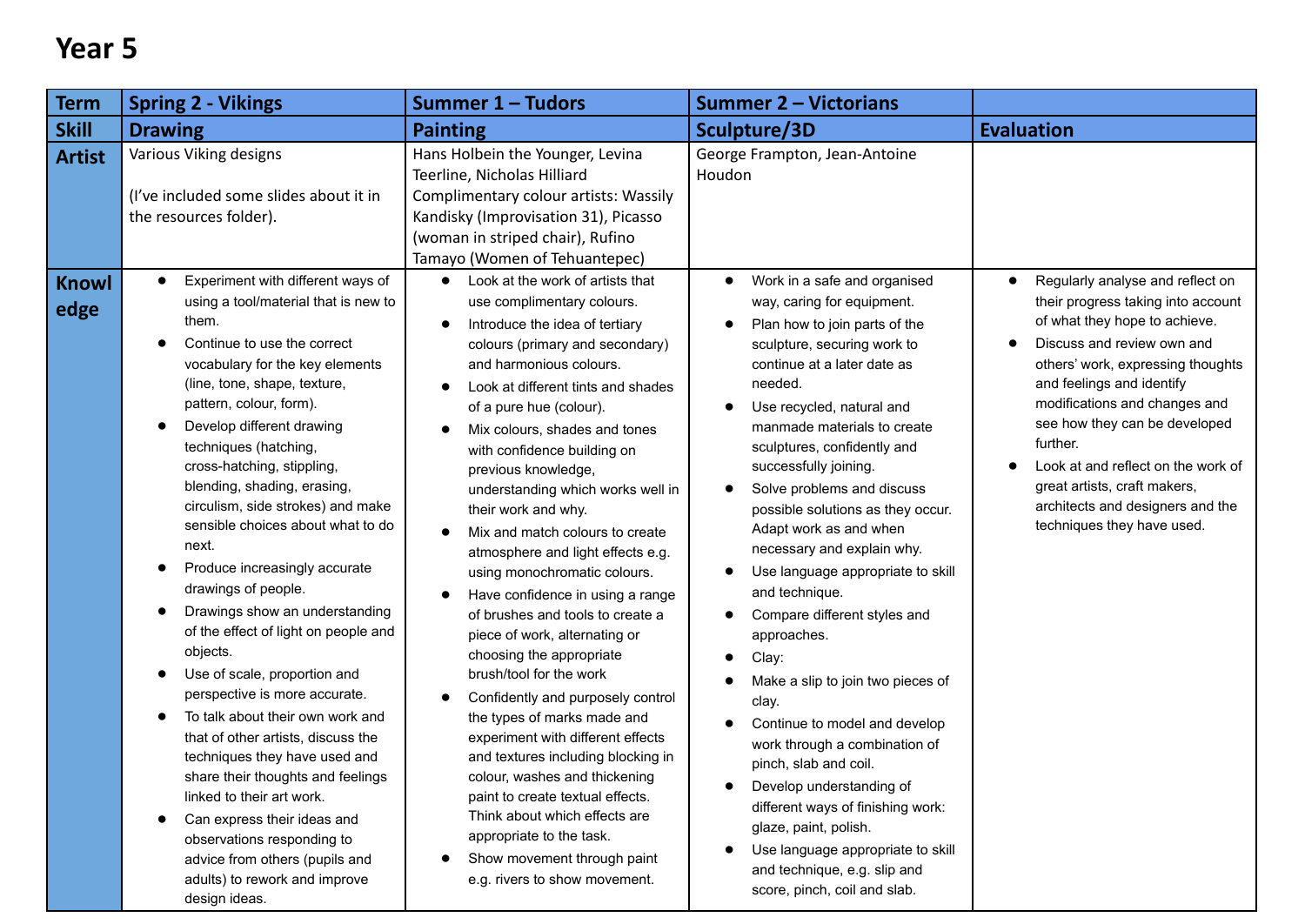|              | Can annotate a piece of work to<br>$\bullet$<br>record ideas and emotions.<br>Use digital resources to research<br>$\bullet$<br>ideas for their drawings.<br>Include these ideas in a<br>$\bullet$<br>plan/mood board. | Work in a sustained and<br>$\bullet$<br>independent way to develop own<br>style of painting. |                        |                      |  |
|--------------|------------------------------------------------------------------------------------------------------------------------------------------------------------------------------------------------------------------------|----------------------------------------------------------------------------------------------|------------------------|----------------------|--|
| <b>Vocab</b> | Experiment<br>$\bullet$                                                                                                                                                                                                | Complementary<br>$\bullet$                                                                   | Equipment<br>$\bullet$ | Reflect<br>$\bullet$ |  |
| ulary        | Tool                                                                                                                                                                                                                   | Tertiary                                                                                     | Secure                 | Analyse<br>- 0       |  |
|              | Material                                                                                                                                                                                                               | Primary                                                                                      | Join                   | Progress             |  |
|              | Line                                                                                                                                                                                                                   | Secondary                                                                                    | Recycled               | Review<br>- 0        |  |
|              | Tone                                                                                                                                                                                                                   | Harmonious                                                                                   | Manmade                | Express              |  |
|              | Shape                                                                                                                                                                                                                  | Tints                                                                                        | Natural                | Develop              |  |
|              | Texture                                                                                                                                                                                                                | Shades                                                                                       | Adapt                  | Techniques           |  |
|              | Pattern                                                                                                                                                                                                                | Hues                                                                                         | Technique              |                      |  |
|              | Colour                                                                                                                                                                                                                 | Mix                                                                                          | Slip                   |                      |  |
|              | Form                                                                                                                                                                                                                   | Colour                                                                                       | Clay                   |                      |  |
|              | Technique<br>$\bullet$                                                                                                                                                                                                 | Tone                                                                                         | Pinch                  |                      |  |
|              | Hatching                                                                                                                                                                                                               | Atmosphere                                                                                   | Slab                   |                      |  |
|              | Cross-hatching                                                                                                                                                                                                         | Light                                                                                        | Coil                   |                      |  |
|              | Stippling                                                                                                                                                                                                              | <b>Tools</b>                                                                                 | Finishing              |                      |  |
|              | Blending                                                                                                                                                                                                               | Control                                                                                      | Glaze                  |                      |  |
|              | Shading                                                                                                                                                                                                                | Mark                                                                                         | Paint                  |                      |  |
|              | Erasing                                                                                                                                                                                                                | Movement<br>$\bullet$                                                                        | Polish                 |                      |  |
|              | Circulism                                                                                                                                                                                                              |                                                                                              | Score<br>$\bullet$     |                      |  |
|              | Side Strokes                                                                                                                                                                                                           |                                                                                              |                        |                      |  |
|              | Light                                                                                                                                                                                                                  |                                                                                              |                        |                      |  |
|              | Observation                                                                                                                                                                                                            |                                                                                              |                        |                      |  |
|              | Annotate                                                                                                                                                                                                               |                                                                                              |                        |                      |  |
|              | Research                                                                                                                                                                                                               |                                                                                              |                        |                      |  |
|              | Mood                                                                                                                                                                                                                   |                                                                                              |                        |                      |  |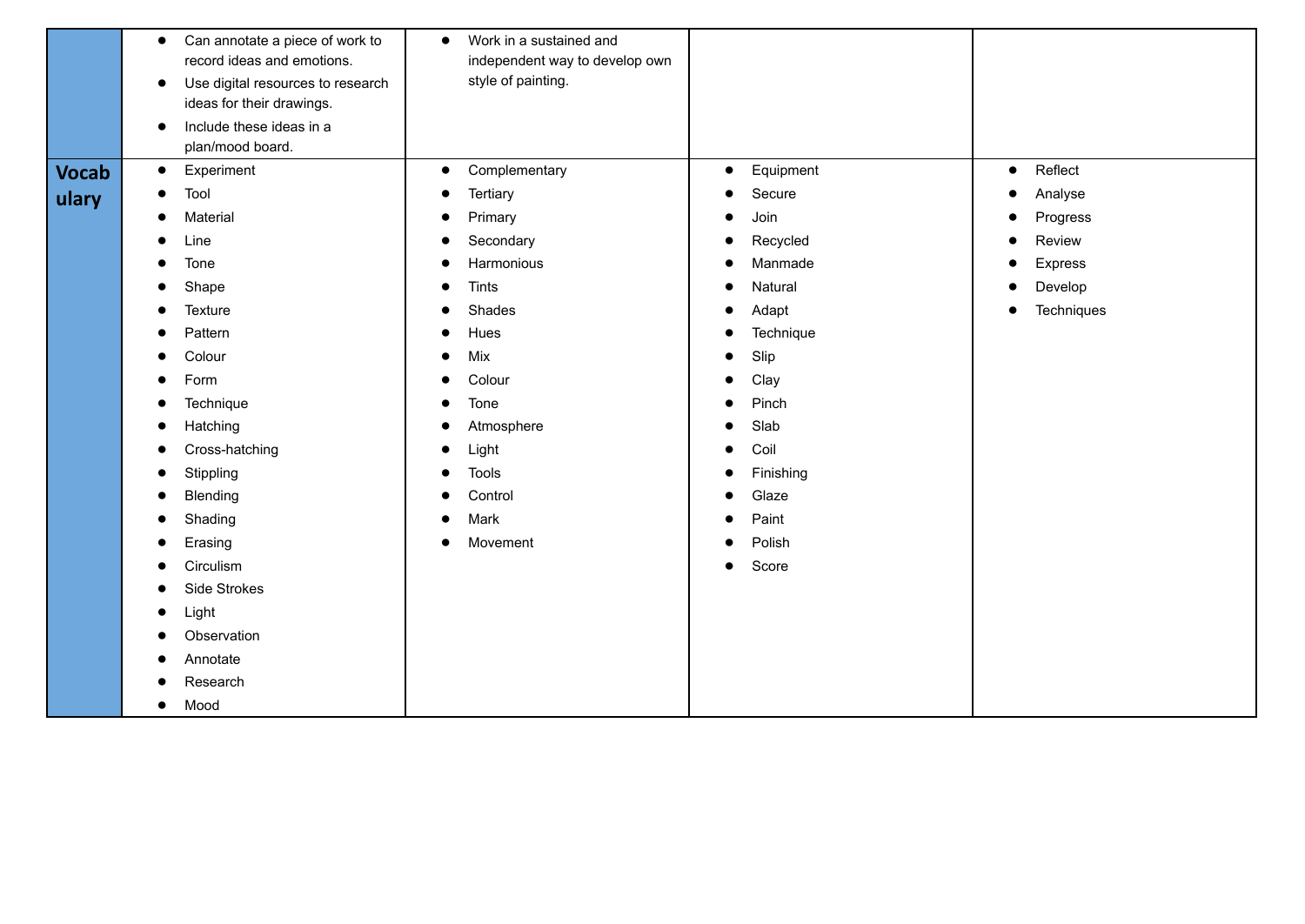| Term                                  | Spring $1 - WW2$                                                                                                                                                                                                                                                                                                                                                                                                                                                                                                                                                                                                                                                                                                                                                                                                                                                                       | <b>Summer 1- Production</b>                                                                                                                                                                                                                                                                                                                                                                                                                                                                                                                                                                                                                                                                                                       | <b>Summer 1 - Production</b>                                                                                                                                                                                                                                                                  |                                                                                                                                                                                                                                                                                           |
|---------------------------------------|----------------------------------------------------------------------------------------------------------------------------------------------------------------------------------------------------------------------------------------------------------------------------------------------------------------------------------------------------------------------------------------------------------------------------------------------------------------------------------------------------------------------------------------------------------------------------------------------------------------------------------------------------------------------------------------------------------------------------------------------------------------------------------------------------------------------------------------------------------------------------------------|-----------------------------------------------------------------------------------------------------------------------------------------------------------------------------------------------------------------------------------------------------------------------------------------------------------------------------------------------------------------------------------------------------------------------------------------------------------------------------------------------------------------------------------------------------------------------------------------------------------------------------------------------------------------------------------------------------------------------------------|-----------------------------------------------------------------------------------------------------------------------------------------------------------------------------------------------------------------------------------------------------------------------------------------------|-------------------------------------------------------------------------------------------------------------------------------------------------------------------------------------------------------------------------------------------------------------------------------------------|
| <b>Skill</b>                          | <b>Drawing</b>                                                                                                                                                                                                                                                                                                                                                                                                                                                                                                                                                                                                                                                                                                                                                                                                                                                                         | <b>Printing/Collage</b>                                                                                                                                                                                                                                                                                                                                                                                                                                                                                                                                                                                                                                                                                                           | <b>Sculpture - Optional</b>                                                                                                                                                                                                                                                                   | <b>Evaluation</b>                                                                                                                                                                                                                                                                         |
| <b>Artist</b><br><b>Knowl</b><br>edge | Johannes Vermeer, Da Vinci, WW2<br>recruitment posters<br>Independently selects and effectively<br>$\bullet$<br>uses relevant drawing materials and<br>processes, using them successfully and<br>sharing reasons for their choices.<br>Continue to use the correct vocabulary<br>$\bullet$<br>for the key elements (line, tone, shape,<br>texture, pattern, colour, form).<br>Can convey tonal qualities well,<br>showing good understanding of light                                                                                                                                                                                                                                                                                                                                                                                                                                  | Dependent on current production<br>Printing<br>$\bullet$<br>Use tools in a safe way.<br>Develop ideas from a range of<br>sources.<br>Demonstrate experience in a range<br>of print making techniques.<br>Continue to gain experience in<br>overlaying colours.                                                                                                                                                                                                                                                                                                                                                                                                                                                                    | Dependent on current production<br>Work in a safe and organised<br>$\bullet$<br>way, caring for equipment.<br>Plan how to join parts of the<br>sculpture, securing work to<br>continue at a later date as<br>needed.<br>Use recycled, natural and<br>$\bullet$<br>manmade materials to create | Provide a reasoned<br>$\bullet$<br>evaluation of both their<br>own and professionals'<br>work which takes into<br>account the starting points,<br>intentions and context<br>behind the work.<br>Discuss and review own<br>and others' work,                                               |
|                                       | and dark on form.<br>Develop different drawing techniques<br>(hatching, cross-hatching, stippling,<br>blending, shading, erasing, circulism,<br>side strokes) and make sensible<br>choices about what to do next.<br>Drawings of people (especially faces)<br>become more accurate.<br>Can develop quick studies from<br>observations, recording action and<br>movement with fluency, returning to<br>each study to improve accuracy and<br>detail.<br>Develop their use of the effect of light<br>on objects and people from different<br>directions.<br>Increased accuracy in the use of scale,<br>proportion and perspective.<br>To talk about their own work and that of<br>other artists, discuss the techniques<br>they have used and share their<br>thoughts and feelings linked to their art<br>work.<br>Can express their ideas and<br>observations responding to advice from | Show experience in a range of<br>mono-printing techniques e.g. using<br>stencils, rolling out ink.<br>Use sketchbooks to collect and<br>record visual information from<br>different sources as well as<br>planning, trying out ideas, plan<br>colours and collect source material<br>for future works.<br>Collage<br>Research different pictures/artists<br>that have used collage. Explain<br>which ones you like and why.<br>Independently experiment with<br>different materials to decide which<br>one will be the most appropriate.<br>Design and plan a piece of collage<br>inspired by an artist (but not directly<br>copied).<br>Use appropriate vocabulary to<br>describe the colours, media,<br>equipment and textures. | sculptures, confidently and<br>successfully joining.<br>Solve problems and discuss<br>possible solutions as they occur.<br>Adapt work as and when<br>necessary and explain why.<br>Use language appropriate to skill<br>and technique.<br>Compare different styles and<br>approaches.         | expressing thoughts and<br>feelings and identify<br>modifications and changes<br>and see how they can be<br>developed further.<br>Look at and reflect on the<br>$\bullet$<br>work of great artists, craft<br>makers, architects and<br>designers and the<br>techniques they have<br>used. |